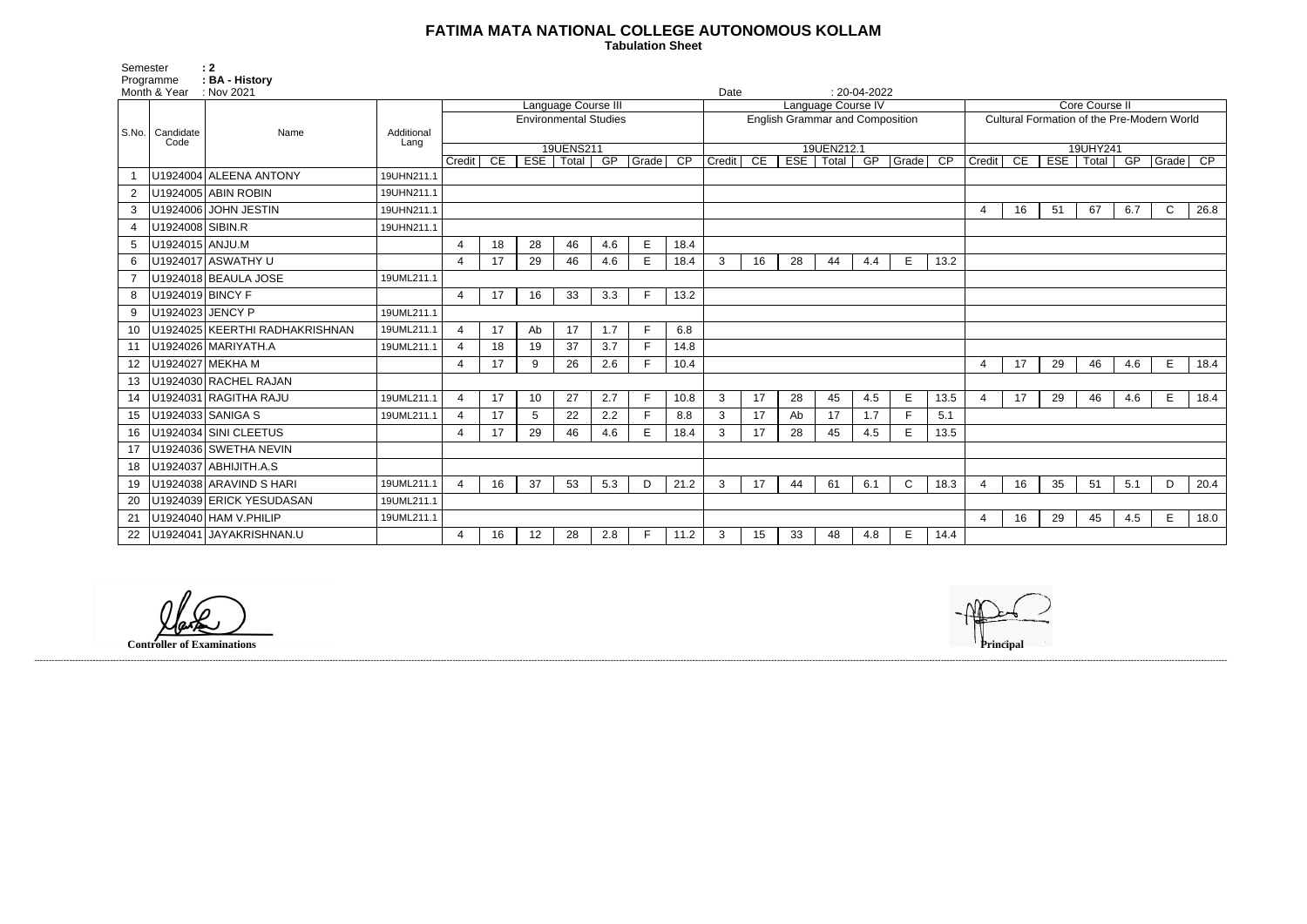|                    |                  |                                |                    |        |    | <b>Complementary Course III</b>       |          |     |             | <b>Complementary Course IV</b> |        |                      |                  |             |     |                       |                         |  |  |
|--------------------|------------------|--------------------------------|--------------------|--------|----|---------------------------------------|----------|-----|-------------|--------------------------------|--------|----------------------|------------------|-------------|-----|-----------------------|-------------------------|--|--|
| S.No.<br>Candidate |                  |                                |                    |        |    | <b>Indian Government and Politics</b> |          |     |             | Money and Banking              |        |                      |                  |             |     |                       |                         |  |  |
|                    | Code             | Name                           | Additional<br>Lang |        |    |                                       |          |     |             |                                |        |                      |                  |             |     |                       |                         |  |  |
|                    |                  |                                |                    |        | CE | <b>ESE</b>                            | 19UPS231 | GP  | Grade       | $\overline{CP}$                | Credit | 19UEC231<br>CE<br>GP |                  |             |     |                       |                         |  |  |
|                    |                  | U1924004 ALEENA ANTONY         | 19UHN211.1         | Credit |    |                                       | Total    |     |             |                                | 3      | 19                   | <b>ESE</b><br>41 | Total<br>60 | 6.0 | Grade<br>$\mathsf{C}$ | $\overline{CP}$<br>18.0 |  |  |
|                    |                  |                                |                    |        |    |                                       |          |     |             |                                |        |                      |                  |             |     |                       |                         |  |  |
| $\overline{2}$     |                  | U1924005 ABIN ROBIN            | 19UHN211.1         |        |    |                                       |          |     |             |                                | 3      | 16                   | 48               | 64          | 6.4 | $\mathsf{C}$          | 19.2                    |  |  |
| 3                  | U1924006         | <b>JOHN JESTIN</b>             | 19UHN211.1         | 3      | 19 | 55                                    | 74       | 7.4 | B           | 22.2                           | 3      | 15                   | 28               | 43          | 4.3 | E                     | 12.9                    |  |  |
| $\boldsymbol{4}$   | U1924008 SIBIN.R |                                | 19UHN211.1         | 3      | 19 | 28                                    | 47       | 4.7 | E           | 14.1                           | 3      | 15                   | 29               | 44          | 4.4 | E                     | 13.2                    |  |  |
| 5                  | U1924015 ANJU.M  |                                |                    |        |    |                                       |          |     |             |                                |        |                      |                  |             |     |                       |                         |  |  |
| 6                  |                  | U1924017 ASWATHY U             |                    |        |    |                                       |          |     |             |                                |        |                      |                  |             |     |                       |                         |  |  |
| 7                  |                  | U1924018 BEAULA JOSE           | 19UML211.1         |        |    |                                       |          |     |             |                                |        |                      |                  |             |     |                       |                         |  |  |
| 8                  | U1924019 BINCY F |                                |                    |        |    |                                       |          |     |             |                                |        |                      |                  |             |     |                       |                         |  |  |
| 9                  | U1924023 JENCY P |                                | 19UML211.1         |        |    |                                       |          |     |             |                                |        |                      |                  |             |     |                       |                         |  |  |
| 10                 |                  | U1924025 KEERTHI RADHAKRISHNAN | 19UML211.1         |        |    |                                       |          |     |             |                                | 3      | 16                   | 5                | 21          | 2.1 | F.                    | 6.3                     |  |  |
| 11                 |                  | U1924026 MARIYATH.A            | 19UML211.1         | 3      | 18 | 17                                    | 35       | 3.5 | F.          | 10.5                           | 3      | 13                   | 6                | 19          | 1.9 | F.                    | 5.7                     |  |  |
| 12                 |                  | U1924027 MEKHA M               |                    | 3      | 19 | 21                                    | 40       | 4.0 | F           | 12.0                           | 3      | 19                   | 15               | 34          | 3.4 | F                     | 10.2                    |  |  |
| 13                 |                  | U1924030 RACHEL RAJAN          |                    | 3      | 19 | 31                                    | 50       | 5.0 | D           | 15.0                           | 3      | 18                   | 35               | 53          | 5.3 | D                     | 15.9                    |  |  |
| 14                 |                  | U1924031 RAGITHA RAJU          | 19UML211.1         | 3      | 19 | 28                                    | 47       | 4.7 | E           | 14.1                           | 3      | 17                   | 17               | 34          | 3.4 | F.                    | 10.2                    |  |  |
| 15                 |                  | U1924033 SANIGA S              | 19UML211.1         | 3      | 19 | 21                                    | 40       | 4.0 | F           | 12.0                           | 3      | 17                   | Ab               | 17          | 1.7 | F.                    | 5.1                     |  |  |
| 16                 |                  | U1924034 SINI CLEETUS          |                    |        |    |                                       |          |     |             |                                |        |                      |                  |             |     |                       |                         |  |  |
| 17                 |                  | U1924036 SWETHA NEVIN          |                    | 3      | 19 | 50                                    | 69       | 6.9 | $\mathsf C$ | 20.7                           |        |                      |                  |             |     |                       |                         |  |  |
| 18                 |                  | U1924037 ABHIJITH.A.S          |                    |        |    |                                       |          |     |             |                                | 3      | 17                   | 43               | 60          | 6.0 | C                     | 18.0                    |  |  |
| 19                 |                  | U1924038 ARAVIND S HARI        | 19UML211.1         | 3      | 18 | 40                                    | 58       | 5.8 | D           | 17.4                           | 3      | 18                   | 4                | 22          | 2.2 | F.                    | 6.6                     |  |  |
| 20                 |                  | U1924039 ERICK YESUDASAN       | 19UML211.1         |        |    |                                       |          |     |             |                                | 3      | 16                   | 36               | 52          | 5.2 | D                     | 15.6                    |  |  |
| 21                 |                  | U1924040 HAM V. PHILIP         | 19UML211.1         | 3      | 19 | 12                                    | 31       | 3.1 | F           | 9.3                            | 3      | 15                   | 28               | 43          | 4.3 | E                     | 12.9                    |  |  |
| 22                 |                  | U1924041 JAYAKRISHNAN.U        |                    |        |    |                                       |          |     |             |                                |        |                      |                  |             |     |                       |                         |  |  |

**Controller of Examinations Principal**



------------------------------------------------------------------------------------------------------------------------------------------------------------------------------------------------------------------------------------------------------------------------------------------------------------------------------------------------------------------------------------------------------------------------